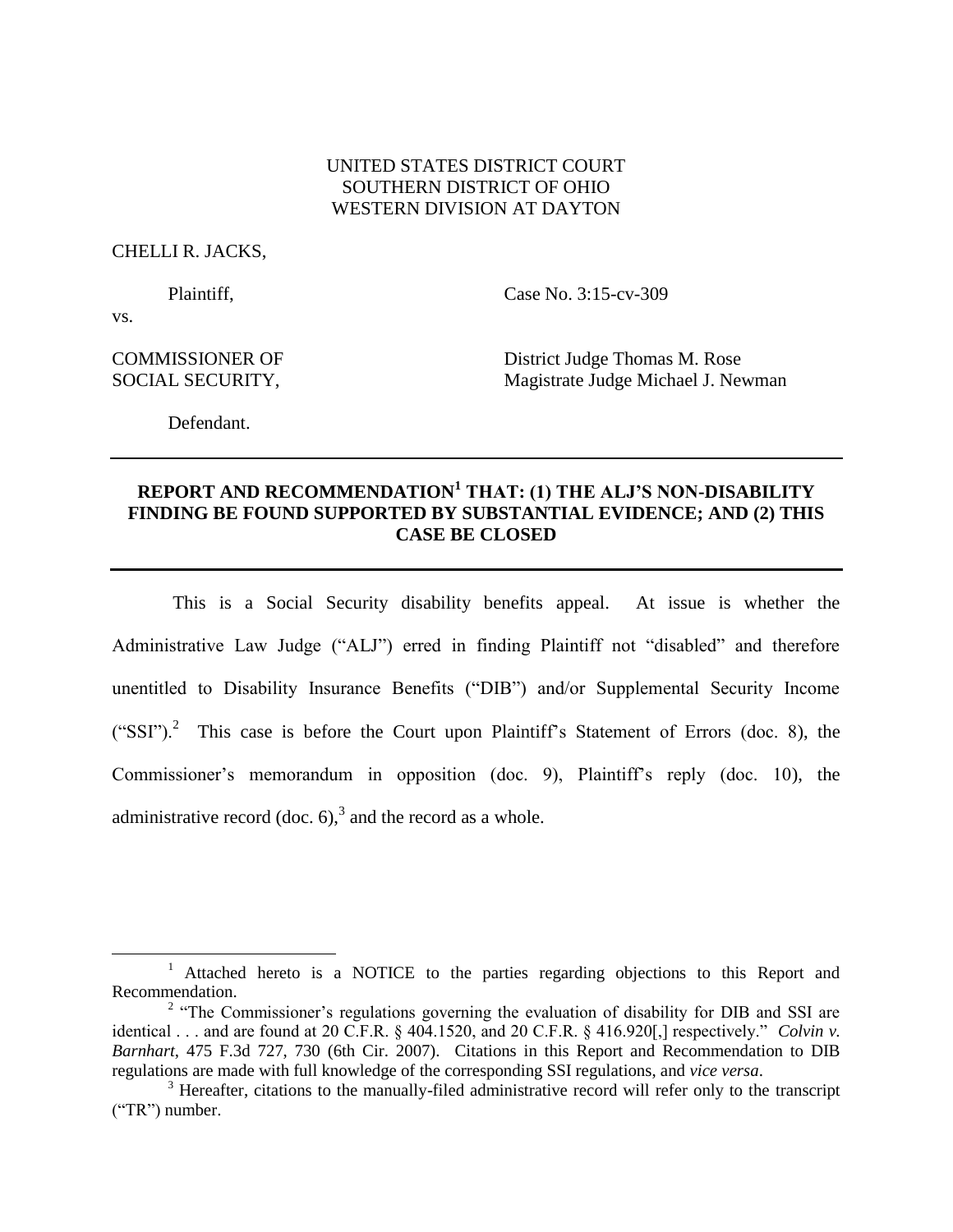### **A. Procedural History**

Plaintiff filed applications for DIB and SSI asserting disability as of August 26, 2010.

PageID 22. Plaintiff claims disability as a result of a number of alleged impairments including,

*inter alia*, lumbar scoliosis, a mood disorder, and an anxiety disorder. PageID 25.

After initial denial of her applications, Plaintiff received a hearing before ALJ James Knapp on December 3, 2013. PageID 836-77. The ALJ issued a written decision on March 14, 2014 finding Plaintiff not disabled. PageID 22-39. Specifically, the ALJ's findings were as

follows:

- 1. The claimant met the insured status requirements of the Social Security Act through March 31, 2013, but not thereafter.
- 2. The claimant has not engaged in substantial gainful activity since August 26, 2010, the alleged onset date (20 CFR 404.1520(b), 404.1571 *et seq*., 416.920(b), and 416.971 *et seq*.).
- 3. The claimant has the following impairments which are severe for Social Security purposes: lumbar scoliosis and strain; mood disorder NOS v. bipolar disorder II; and anxiety disorder NOS (20 CFR 404.1520(c) and 416.920(c)).
- 4. The claimant does not have an impairment or combination of impairments that meets or medically equals the severity of one of the listed impairments in 20 CFR Part 404, Subpart P, Appendix 1 (20 CFR 404.1520(d), 404.1525, 404.1526, 416.920(d), 416.925 and 416.926).
- 5. After careful consideration of the entire record, the undersigned finds that the claimant lacks the residual functional capacity ["RFC"] to: (1) lift more than twenty-five pounds frequently or fifty pounds occasionally; (2) have greater than occasional contact with [the] public, supervisors, or co-workers; and (3) do other than low stress work activity (*i.e.*, no job involving fixed production quotas or otherwise involving above average pressure for production, work that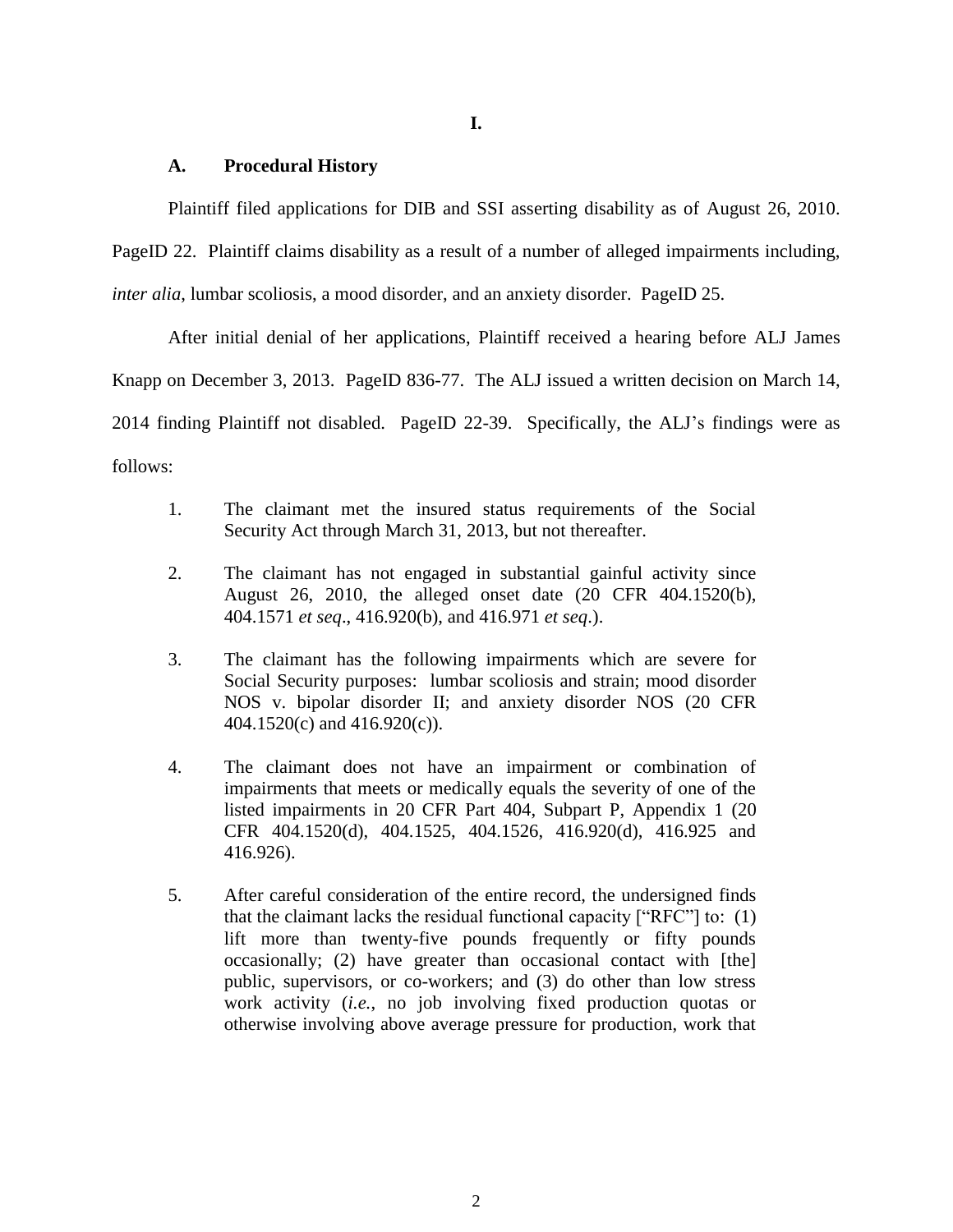is other than routine in nature, or work that is hazardous). Therefore, she is limited to a reduced range of medium $^{[4]}$  work.

- 6. The claimant has no past relevant work (20 CFR 404.1565 and 416.965).
- 7. The claimant was born [in] 1991, which classifies her as a younger individual age 18-49. (20 CFR 404.1563 and 416.963).
- 8. The claimant has a high school education and is able to communicate in English (20 CFR 404.1564 and 416.964).
- 9. Transferability of job skills is not an issue because claimant does not have past relevant work. (20 CFR 404.1568 and 416.968).
- 10. Considering the claimant's age, education, work experience, and [RFC], there are jobs that exist in significant numbers in the national economy that the claimant can perform (20 CFR 404.1560(c), 404.1566, 416.960(c), and 416.966).

PageID 25-39.

l

Thereafter, the Appeals Council denied Plaintiff's request for review, making the ALJ's non-disability finding the final administrative decision of the Commissioner. PageID 6-9. Plaintiff then filed this timely appeal. *Cook v. Comm'r of Soc. Sec.*, 480 F.3d 432, 435 (6th Cir. 2007) (noting that, "[u]nder the Federal Rules of Appellate Procedure, [claimant] had 60 days from the Appeals Council's notice of denial in which to file his appeal").

# **B. Evidence of Record**

The ALJ set forth a detailed recitation of the underlying medical evidence in this case.

PageID 29-37. Plaintiff, in her Statement of Errors, also summarizes the evidence of record. Doc. 8 at PageID 42-45. The Commissioner, in response to Plaintiff's Statement of Errors, defers to the ALJ's recitation of the evidence and presents no objection to Plaintiff's summary.

<sup>&</sup>lt;sup>4</sup> "Medium work" involves the occasional lifting of 50 pounds at a time, and frequent lifting or carrying of objects weighing up to 25 pounds. 20 C.F.R. § 404.1567. Medium work can require standing and walking as much as six hours during any given eight-hour workday. *Id.* It may also involve frequent stooping, grasping, holding, and turning objects. *Id.* "The functional capacity to perform medium work includes the functional capacity to perform sedentary, light, and medium work." 20 C.F.R. § Pt. 404, Sub Pt. P, App. 2, § 203.00(a).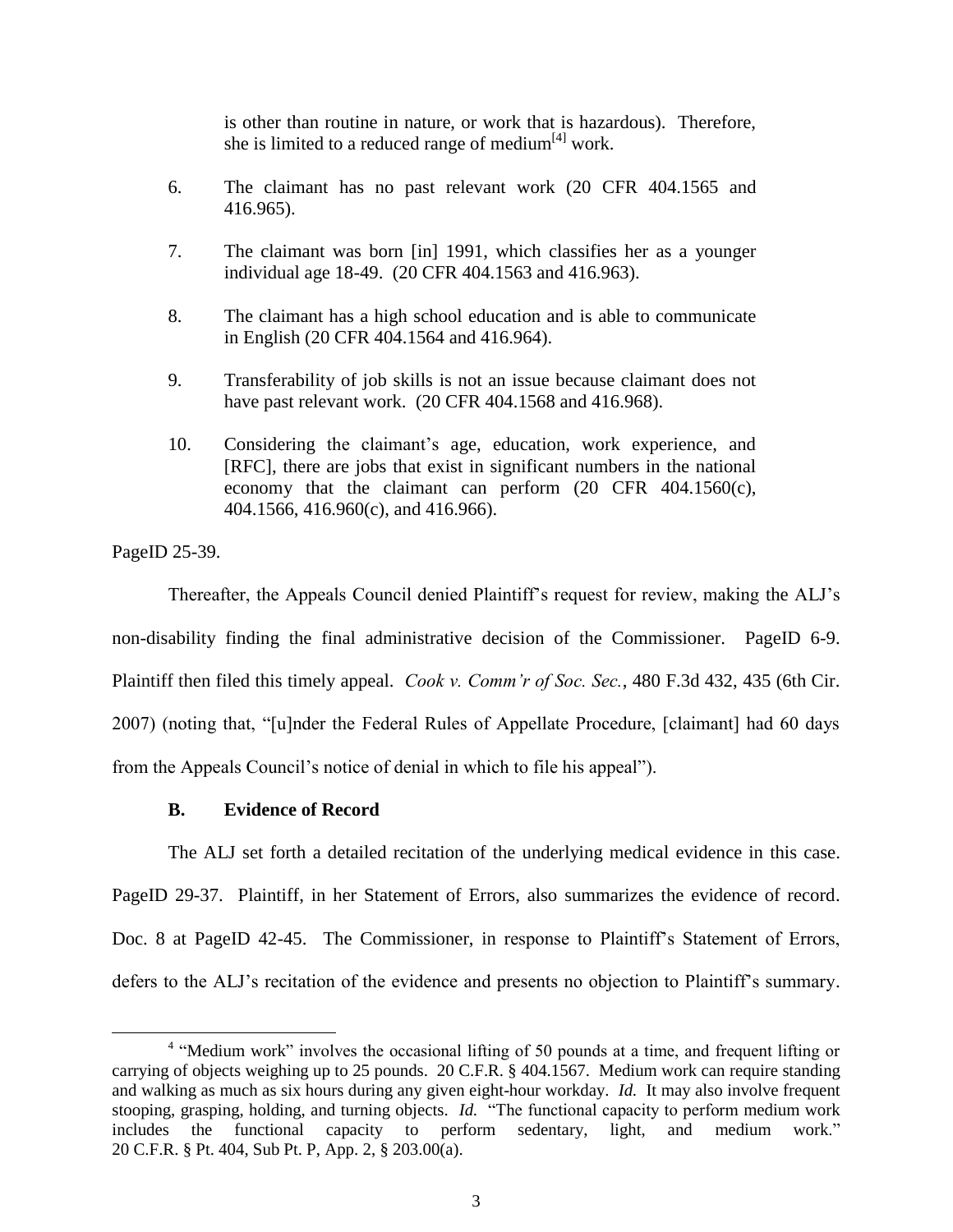Doc. 9 at PageID 62. Except as otherwise noted, the undersigned incorporates the ALJ's recitation of the evidence as well as Plaintiff's summary of the evidentiary record.

### **II.**

### **A. Standard of Review**

The Court's inquiry on a Social Security appeal is to determine (1) whether the ALJ's non-disability finding is supported by substantial evidence, and (2) whether the ALJ employed the correct legal criteria. 42 U.S.C. § 405(g); *Bowen v. Comm'r of Soc. Sec.*, 478 F.3d 742, 745- 46 (6th Cir. 2007). In performing this review, the Court must consider the record as a whole. *Hephner v. Mathews*, 574 F.2d 359, 362 (6th Cir. 1978).

Substantial evidence is "such relevant evidence as a reasonable mind might accept as adequate to support a conclusion." *Richardson v. Perales*, 402 U.S. 389, 401 (1971). When substantial evidence supports the ALJ's denial of benefits, that finding must be affirmed, even if substantial evidence also exists in the record upon which the ALJ could have found Plaintiff disabled. *Buxton v. Halter*, 246 F.3d 762, 772 (6th Cir. 2001). Thus, the ALJ has a "'zone of choice' within which he [or she] can act without the fear of court interference." *Id*. at 773.

The second judicial inquiry -- reviewing the correctness of the ALJ's legal analysis - may result in reversal even if the ALJ's decision is supported by substantial evidence in the record. *Rabbers v. Comm'r of Soc. Sec.*, 582 F.3d 647, 651 (6th Cir. 2009). "[A] decision of the Commissioner will not be upheld where the [Social Security Administration] fails to follow its own regulations and where that error prejudices a claimant on the merits or deprives the claimant of a substantial right." *Bowen*, 478 F.3d at 746.

### **B. "Disability" Defined**

To be eligible for disability benefits, a claimant must be under a "disability" as defined by the Social Security Act. 42 U.S.C. § 423(d)(1)(A). Narrowed to its statutory meaning, a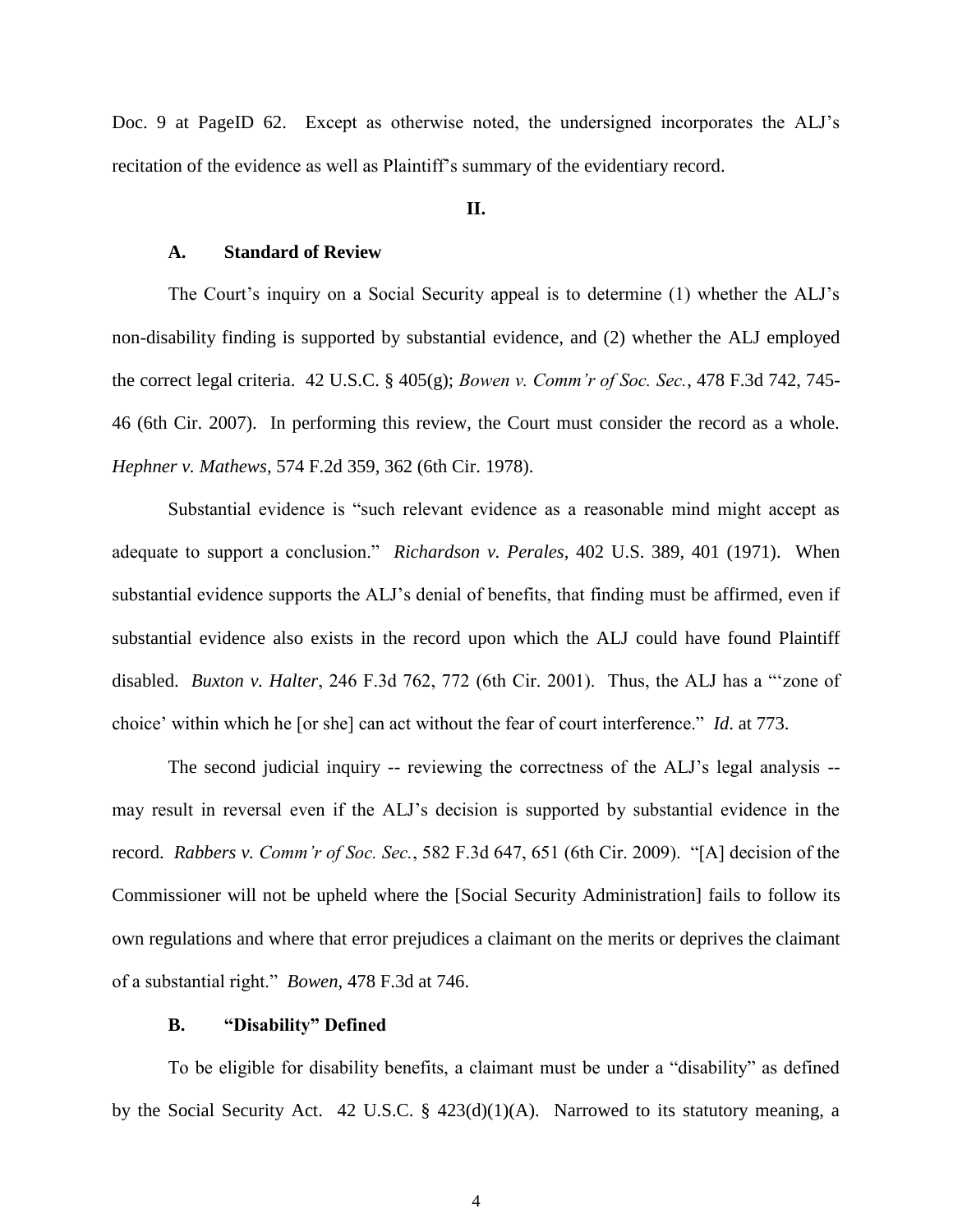"disability" includes physical and/or mental impairments that are both "medically determinable" and severe enough to prevent a claimant from (1) performing his or her past job and (2) engaging in "substantial gainful activity" that is available in the regional or national economies. *Id*.

Administrative regulations require a five-step sequential evaluation for disability determinations. 20 C.F.R.  $\S$  404.1520(a)(4). Although a dispositive finding at any step ends the ALJ's review, *see Colvin*, 475 F.3d at 730, the complete sequential review poses five questions:

- 1. Has the claimant engaged in substantial gainful activity?
- 2. Does the claimant suffer from one or more severe impairments?
- 3. Do the claimant's severe impairments, alone or in combination, meet or equal the criteria of an impairment set forth in the Commissioner's Listing of Impairments (the "Listings"), 20 C.F.R. Subpart P, Appendix 1?
- 4. Considering the claimant's RFC, can he or she perform his or her past relevant work?
- 5. Assuming the claimant can no longer perform his or her past relevant work -- and also considering the claimant's age, education, past work experience, and RFC -- do significant numbers of other jobs exist in the national economy which the claimant can perform?

20 C.F.R. § 404.1520(a)(4); *see also Miller v. Comm'r of Soc. Sec.*, 181 F.Supp.2d 816, 818 (S.D. Ohio 2001). A claimant bears the ultimate burden of establishing disability under the Social Security Act's definition. *Key v. Comm'r of Soc. Sec.*, 109 F.3d 270, 274 (6th Cir. 1997).

# **III.**

In her Statement of Errors, Plaintiff argues that the ALJ erred in: (1) appropriately weighing the medical opinion evidence of record; and (2) finding she did not meet or equal the requirements of Listing § 5.08 as a result of her gastritis. Having carefully reviewed the administrative record and the parties' briefs, and also having carefully considered the ALJ's analysis leading to the non-disability finding here at issue, the Court finds the ALJ carefully and reasonably reviewed the record, appropriately reviewed the Listings, properly weighed the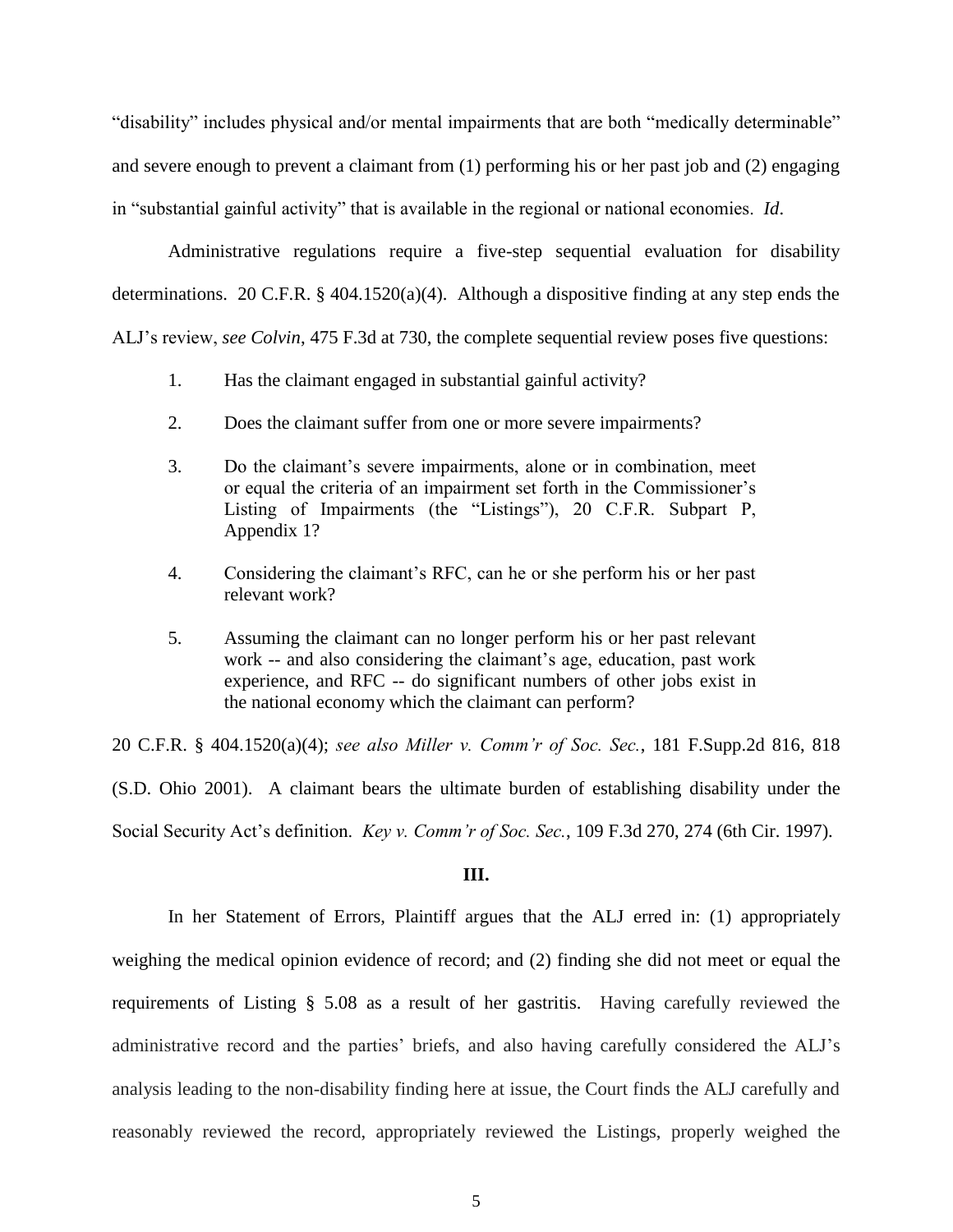medical opinion and medical evidence at issue (and applied the 'good reasons' rule with respect to the medical evidence by Plaintiff's treaters), and accurately determined Plaintiff's RFC and disability status. Thus, as more fully explained herein, the Court finds the ALJ's decision supported by substantial evidence, and concludes that the ALJ's non-disability finding should be affirmed.

### **A. Medical Source Opinions**

"[T]he Commissioner's regulations establish a hierarchy of acceptable medical source opinions[.]" *Snell v. Comm'r of Soc. Sec.*, No. 3:12-cv-119, 2013 WL 372032, at \*9 (S.D. Ohio Jan. 30, 2013). In descending order, these medical source opinions are: (1) treaters; (2) examiners; and (3) record reviewers. *Id*. Treaters are entitled to the greatest deference because they "are likely to be . . . most able to provide a detailed, longitudinal picture of [a claimant's] medical impairment(s) and may bring a unique perspective to the medical evidence that cannot be obtained from the objective medical findings alone or from reports of individual examinations[.]" 20 C.F.R. § 404.1527(c)(2).

A treater's opinion must be given "controlling weight" if "well-supported by medically acceptable clinical and laboratory diagnostic techniques and . . . not inconsistent with the other substantial evidence in [the] case record." *LaRiccia v. Comm'r of Soc. Sec.*, 549 F. App'x 377, 384 (6th Cir. 2013). Even if a treater's opinion is not entitled to controlling weight, "the ALJ must still determine how much weight is appropriate by considering a number of factors, including the length of the treatment relationship and the frequency of examination, the nature and extent of the treatment relationship, supportability of the opinion, consistency of the opinion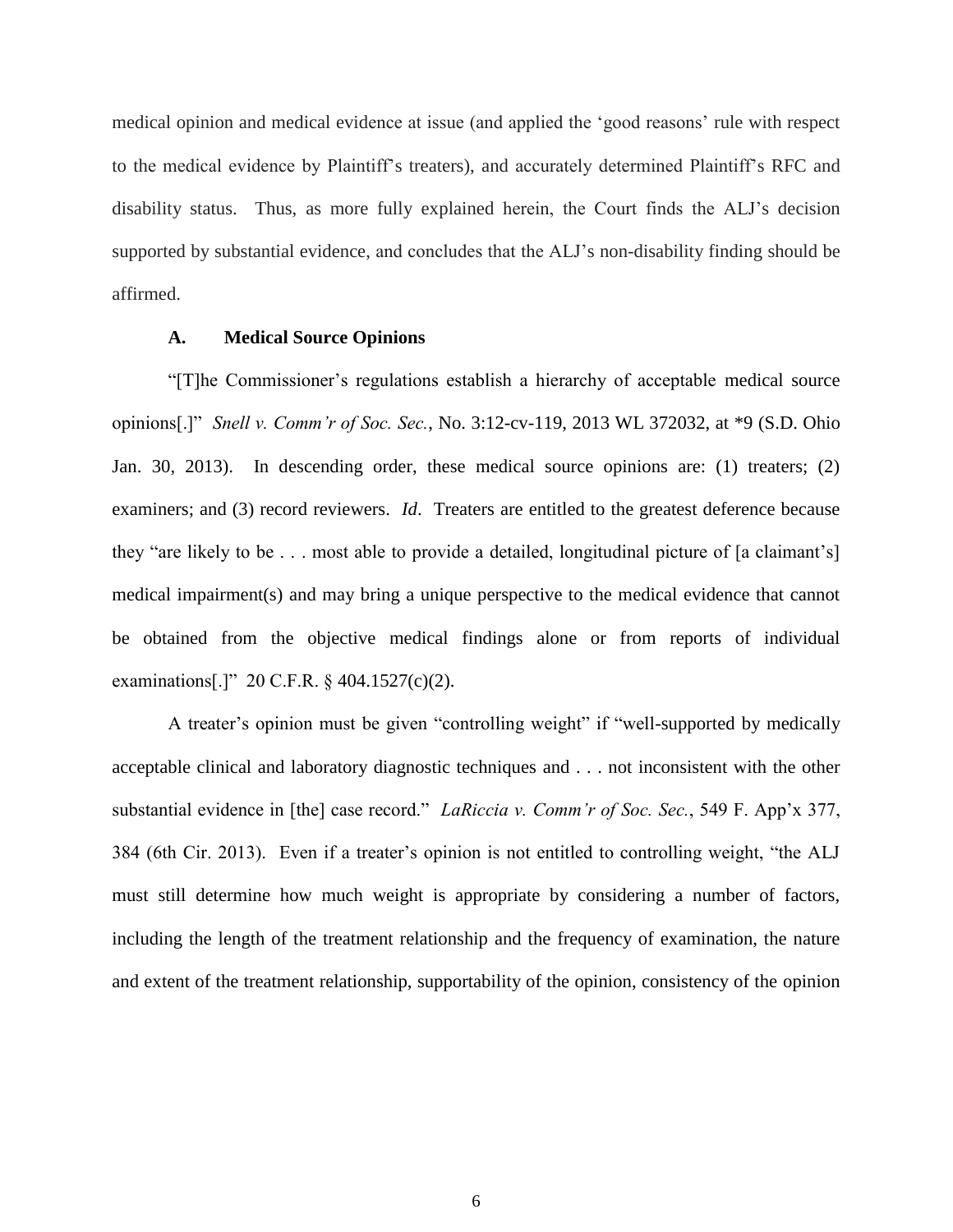with the record as a whole, and any specialization of the treating physician." *Blakley v. Comm'r of Soc. Sec.*, 581 F.3d 399, 406 (6th Cir. 2009); *see also* 20 C.F.R. § 404.1527(c).<sup>5</sup>

After treaters, "[n]ext in the hierarchy are examining physicians and psychologists, who often see and examine claimants only once." *Snell*, 2013 WL 372032, at \*9. "The regulations provide progressively more rigorous tests for weighing opinions as the ties between the source of the opinion and the individual [claimant] become weaker." *Id*. (citing SSR 96-6p, 1996 WL 374180, at \*2 (July 2, 1996)). Therefore, record reviewers are afforded the least deference and these "'non-examining physicians' opinions are on the lowest rung of the hierarchy of medical source opinions." *Id*.

Unless the opinion of the treating source is entitled to controlling weight, an ALJ must "evaluate all medical opinions" with regard to the factors set forth in 20 C.F.R. § 404.1527(c), *i.e.*, length of treatment history; consistency of the opinion with other evidence; supportability; and specialty or expertise in the medical field related to the individual's impairment(s). *Walton v. Comm'r of Soc. Sec.*, No. 97-2030, 1999 WL 506979, at \*2 (6th Cir. June 7, 1999).

In addition to "medical source opinions," opinions from "other sources" can be used to establish the severity of a claimant's impairment and establish how impairments affect a claimant's ability to work. 20 C.F.R. § 404.1513(d). "Other sources" include medical sources such as nurse practitioners or physician's assistants that do not qualify as "acceptable medical sources" under the regulations. *Id*. Although "other medical sources" who have treated a claimant are not entitled to controlling weight like a treating physician or psychologist are, "other sources" may be entitled to *more* weight than "acceptable medical sources" under the

l

 $<sup>5</sup>$  In essence, "opinions of a treating source . . . must be analyzed under a two-step process, with</sup> care being taken not to conflate the steps." *Cadle v. Comm'r of Soc. Sec.*, No. 5:12-cv-3071, 2013 WL 5173127, at \*5 (N.D. Ohio Sept. 12, 2013). Initially, "the opinion must be examined to determine if it is entitled to controlling weight" and "[o]nly if . . . the ALJ does not give controlling weight to the treating physician's opinion is the opinion subjected to another analysis based on the particulars of" 20 C.F.R. § 404.1527. *Id*.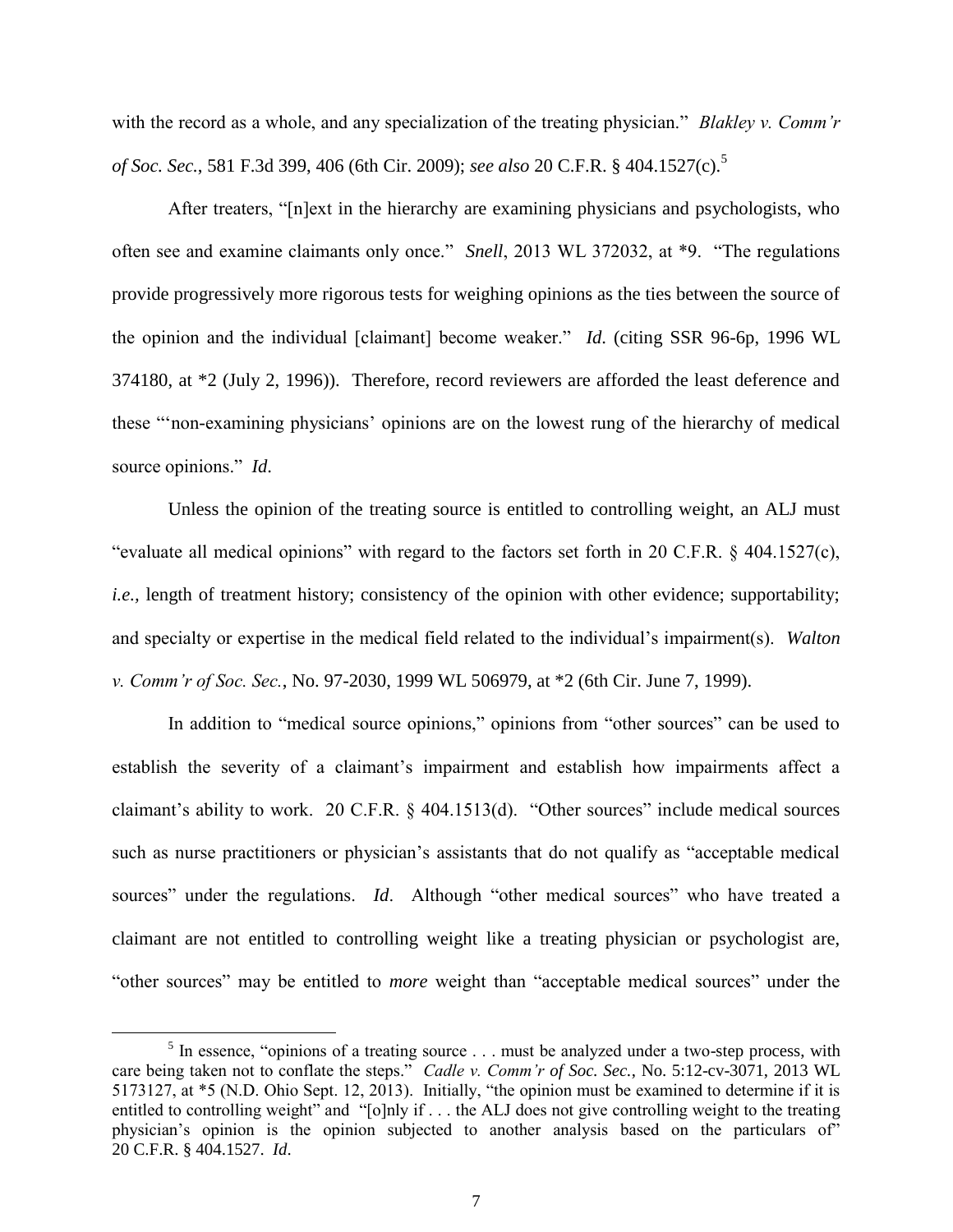unique circumstances of a given case. SSR 06-03p, 2006 WL 2329939, at \*5 (Aug. 9, 2006) (emphasis added). In fact, the opinions of "other sources," such as nurse practitioners or physician's assistants, may even be given more weight than a *treating* physician if the "other sources" have seen the claimant more frequently than the "acceptable sources" and have provided better explanations for their opinions. *Id*.

ALJs must weigh the opinions of "other sources" using the factors set forth in 20 C.F.R. § 404.1527(c), *i.e.*, "how long the source has known the individual, how frequently the source has seen the individual, how consistent the opinion of the source is with other evidence, how well the source explains the opinion, and whether the source has a specialty or area of expertise related to the individual's impairment." *Williamson v. Comm'r of Soc. Sec.*, No. 1:14-cv-731, 2016 WL 255033, at \*8 (S.D. Ohio Jan. 20, 2016); *see also* 20 C.F.R. § 404.1527(c). ALJs should "explain the weight given" such opinions, "or otherwise ensure that the discussion of the evidence in the determination or decision allows a claimant or subsequent reviewer to follow the [ALJ's] reasoning, when such opinions may have an effect on the outcome of the case." *Williamson*, at \*8.

### **1. Medical Source Opinions Regarding Physical Limitations**

In this case, with regard to limitations arising from Plaintiff's physical impairments, the ALJ relied exclusively on the opinion of record reviewing physician Leigh Thomas, M.D., who offered an opinion on August 17, 2012. Tr. 47-48. Dr. Thomas found that Plaintiff was physically able to lift and carry 50 pounds occasionally and 25 pounds frequently; and stand, walk, and sit 6 hours per workday. Tr. 47. The ALJ gave "significant weight" to Dr. Thomas's opinion because it "was generally consistent with objective signs and findings in the preponderance of the record," such as normal imaging findings of Plaintiff's spine. Tr. 30.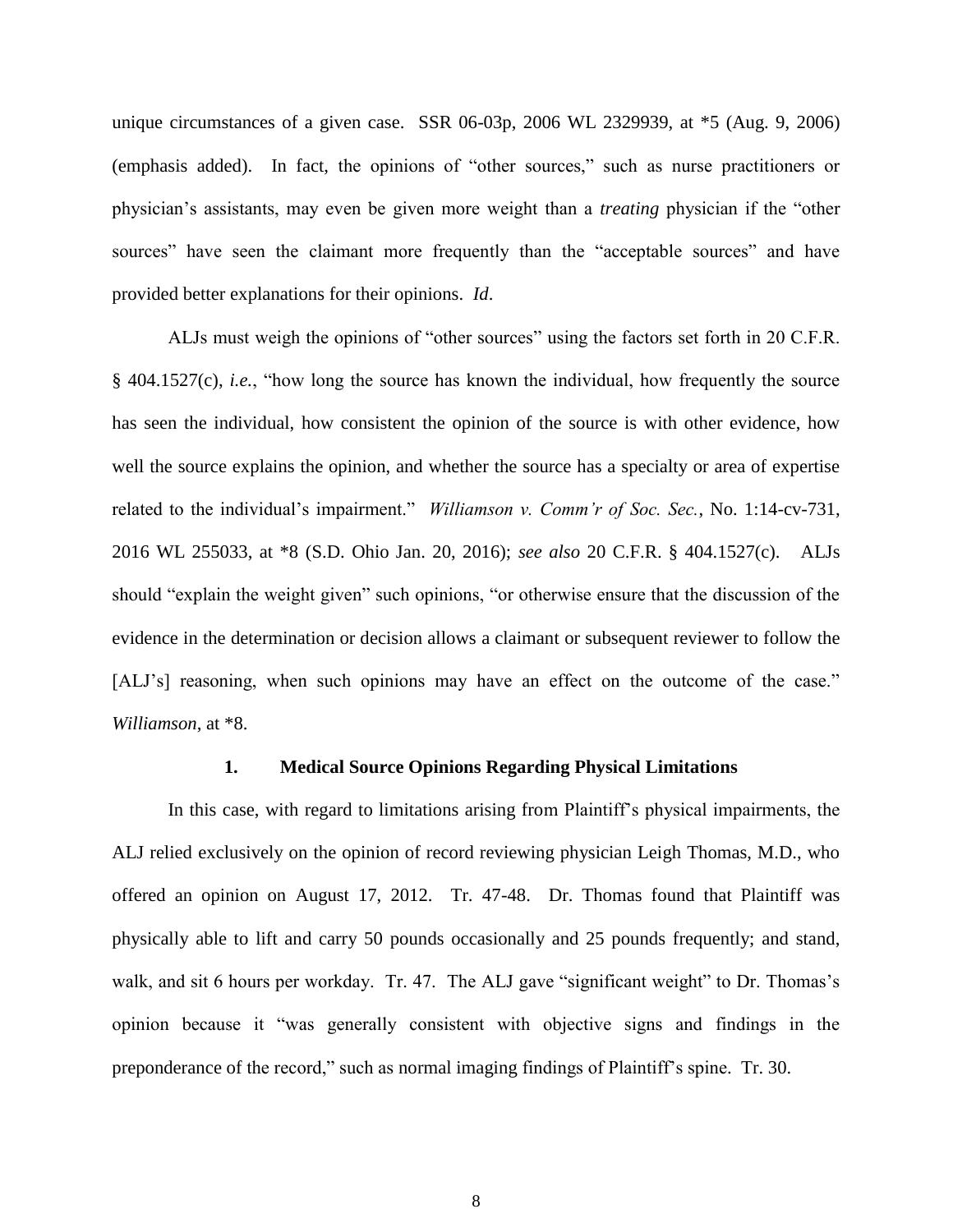In accepting Dr. Thomas's opinion, the ALJ rejected the opinion of treating Certified Nurse Practitioner Katherine Allen, who issued an opinion regarding Plaintiff's physical limitations in November 2013, *i.e.*, well over a year after Dr. Thomas offered her opinion. *See*  Tr. 701-02. Nurse Allen concluded that Plaintiff could stand for 40-45 minutes at a time for up to 4 hours per workday; walk for 30 minutes at a time for up to 4 hours per workday; sit for up to 60 minutes at a time for up to 6 hours per workday; lift no more than 10 pounds occasionally; never crawl or climb ladders; not reach above shoulder level; and would likely miss up to 5 days of work per month because of her impairment(s). *Id*. The ALJ gave Nurse Allen's opinion "little weight" because the objective evidence and clinical findings of record did not support her opinion. Tr. 31. The ALJ also noted that "[n]othing in the record supports [Nurse] Allen's limitations for a reduced range of sedentary work[.]" Tr. 31-31.

Contrary to the ALJ's statement regarding the lack of supportability in the record, however, is the consistent opinion of examining physician William O. Smith, M.D., who examined Plaintiff in January 2014, *i.e.*, almost a year and a half after Dr. Thomas rendered her opinion. *See* Tr. 752-65. Dr. Smith concluded that Plaintiff could occasionally lift up to 10 pounds; sit for 1 hour at a time without interruption for a total of 6 hours per workday; stand and walk 30 minutes at a time for up to 4 hours per workday; and only occasionally reach with each hand. PageID 760-61. The ALJ gave "little weight" to Dr. Smith's opinion because he documented no objective findings during his examination, and the other objective evidence of record show nothing more than minimal abnormalities. Tr. 31. The ALJ would have been well within his authority to rely on the disabling opinions of Nurse Allen and Dr. Smith given the consistency of their conclusions and the fact that they both physically examined Plaintiff. *See* 20 C.F.R.  $§$  404.1527(c)(1) and (4).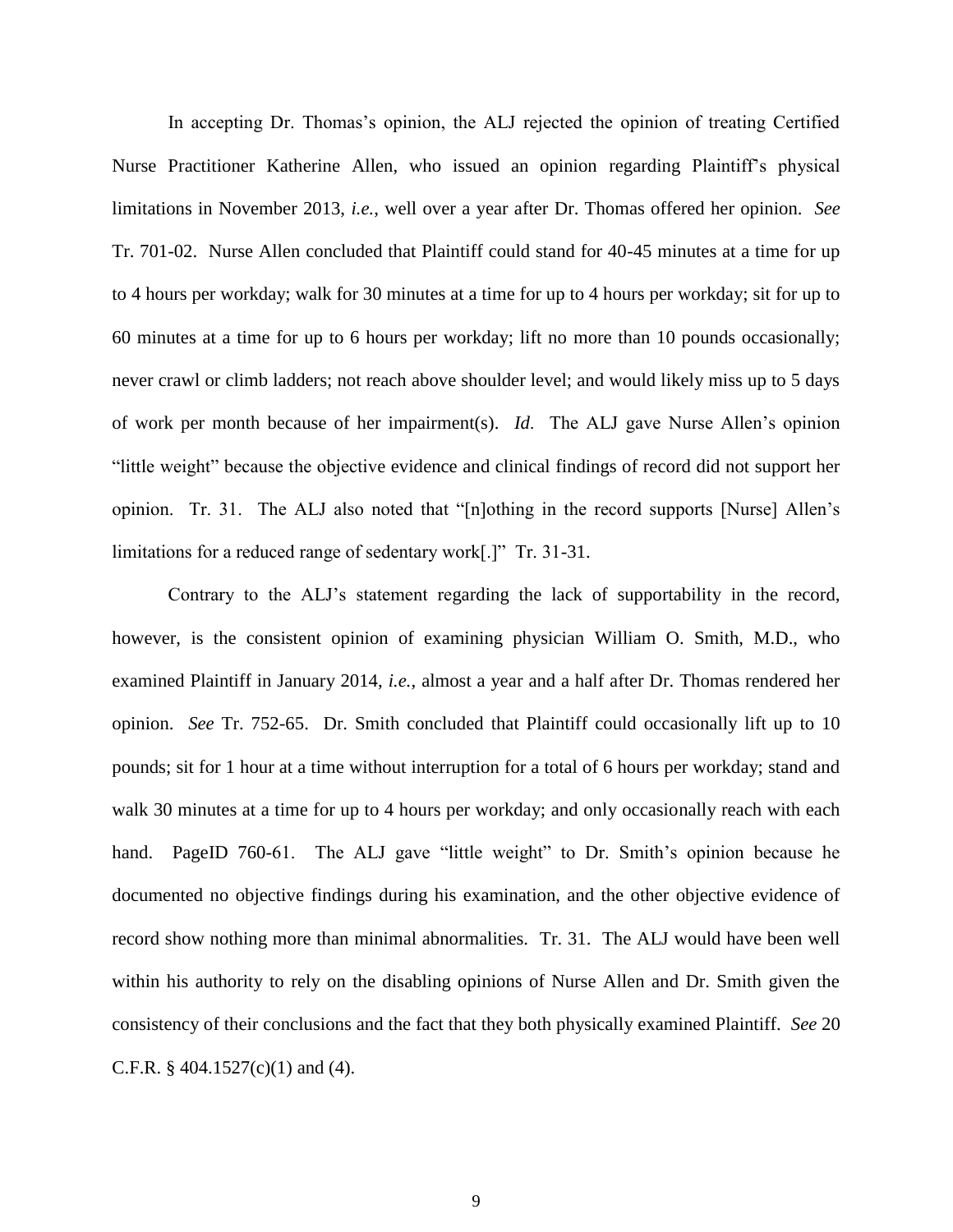Further, the undersigned notes that Dr. Thomas, when rendering her opinion, did not review the entirety of the record because it predates the opinions of both Nurse Allen and Dr. Smith. *See* Tr. 47-48, 701-02, 752-65. However, "an ALJ may rely on the opinion of a consulting or examining physician who did not have the opportunity to review later-submitted medical records if there is 'some indication that the ALJ at least considered these facts' before assigning greater weight to an opinion that is not based on the full record." *Spicer v. Comm'r of Soc. Sec.*, 651 F. App'x 491, 493-94 (6th Cir. 2016); *see also Gibbens v. Comm'r of Soc. Sec.*, 659 F. App'x 238, 248 (6th Cir. 2016). Here, the ALJ specifically noted records post-dating Dr. Thomas's opinion -- including imaging findings of Plaintiff's shoulders, cervical spine, and lumbar spine taken in 2014 -- all of which, though noting signs of scoliosis, were otherwise normal. *See* Tr. 766-68. Because the ALJ considered, and in fact relied upon those normal imaging findings, *see* tr. 34-35, the undersigned finds the ALJ's weighing of Dr. Thomas's opinion favorably -- over the opinions of Nurse Allen and Dr. Smith -- falls within the ALJ's permissible "zone of choice." Accordingly, the ALJ's analysis in this regard is supported by substantial evidence..

As noted, *supra*, the Court acknowledges that evidence of record exists upon which the ALJ could have relied in assigning greater weight to Nurse Allen and Dr. Smith and, thus, finding her "disabled" under the regulations. However, "even if there is substantial evidence in the record that would have supported an opposite conclusion[,]" the Court must give deference to an ALJ's decision if it is supported by substantial evidence. *Blakley*, 581 F.3d at 406 (citations omitted). Finding substantial evidence in the record to support the ALJ's assessment of the opinions given by Dr. Thomas, Nurse Allen, and Dr. Smith, the undersigned overrules Plaintiff's alleged error in this regard.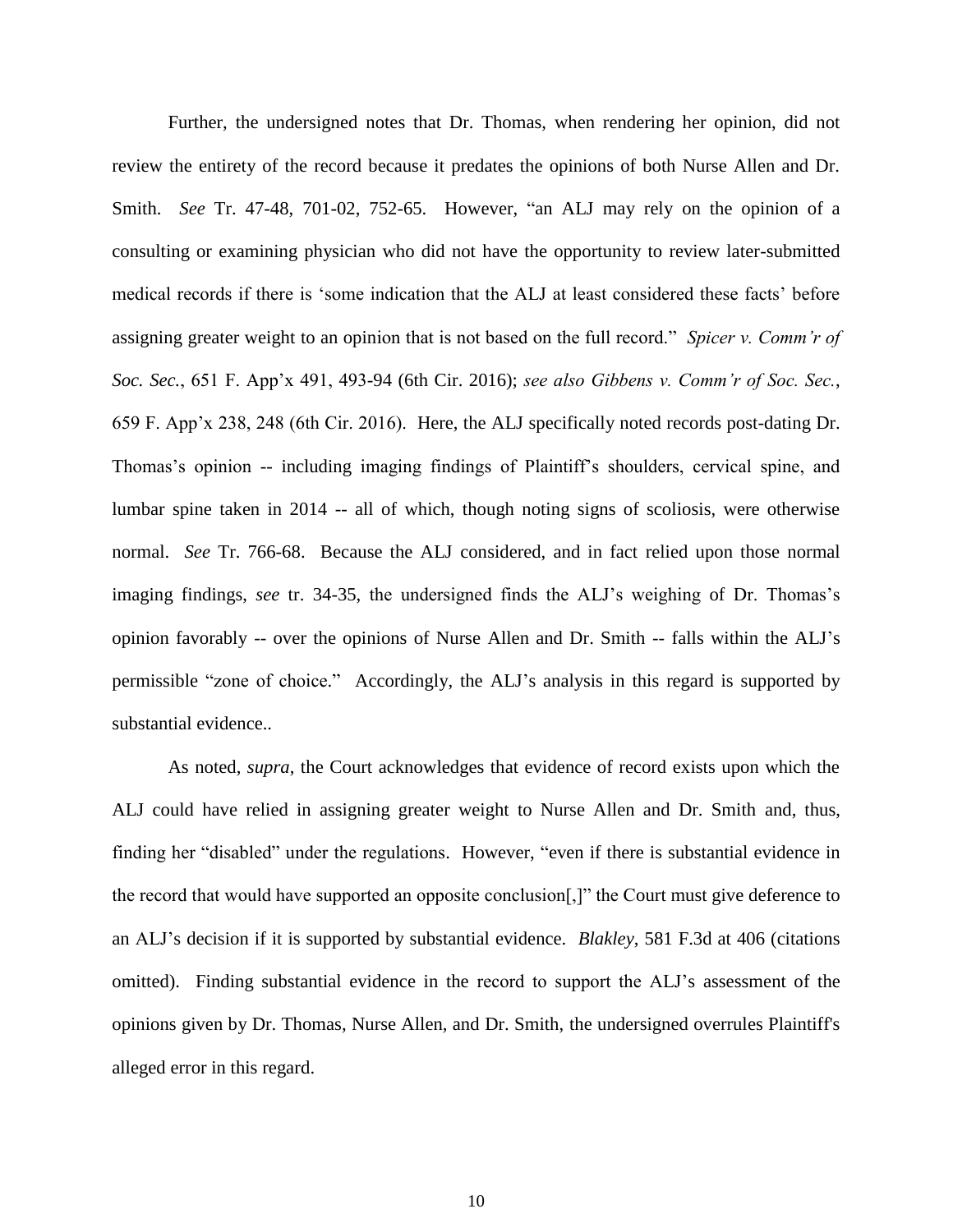# **2. Medical Source Opinions Regarding Plaintiff's Mental Limitations**

Plaintiff's treating psychiatrist, Brendan T. Carroll, M.D. gave an opinion on December 15, 2011 finding Plaintiff markedly limited<sup>6</sup> in her ability to maintain attention and concentration for extended periods; work in coordination with or proximity to others without being distracted; complete a normal workday and workweek without interruption and without an unreasonable number of rest periods; accept and respond appropriately to criticism from supervisors; and get along with co-workers. Tr. 698. Dr. Carroll also found Plaintiff moderately limited in a number of other areas of mental functioning. *Id*. The ALJ gave Dr. Carroll's opinion "little weight" because Plaintiff's treatment notes, while sometimes noting clinical observations supportive of a severe impairment, typically reflected normal mental status findings. Tr. 32, 363, 367, 370, 473, 482, 513, 546, 551, 612, 624, 636, 652, 656, 658, 660, 682, 708, 712, 719, 723, 775.

The ALJ instead relied on the August 8, 2012 opinion of record-reviewer Patricia Semmelman, Ph.D., who found Plaintiff no more than moderately limited in any area of mental functioning. Tr. 49-50. Specifically, Dr. Semmelman found Plaintiff able to perform simple and moderately complex, 3-4 step tasks, with no demand for fast paced work, and only routine and predictable duties. *Id*. Dr. Semmelman also found Plaintiff "would do best with infrequent and superficial interaction with others." Tr. 50. The ALJ gave Dr. Semmelman's opinion "significant weight" because it was "supported by objective signs and findings upon examination and in the preponderance of the medical record, including those records submitted after her assessment." Tr. 30. In this regard -- albeit not in specifically discussing Dr. Semmelman's opinion -- the ALJ relied on the normal clinical observations noted "on numerous occasions

 $\overline{\phantom{a}}$ 

<sup>&</sup>lt;sup>6</sup> "Moderate" functional limitations are "non-disabling," see Sims v. Comm'r of Soc. Sec., 406 F. App'x 977, 980 (6th Cir. 2011), whereas "marked" and "extreme" limitations are suggestive of disability. *See* 20 C.F.R. Pt. 404, Subpt. P, App. 1 § 12.00(C), *et seq*. *See Holland v. Comm'r of Soc. Sec.*, No. 3:14- CV-246, 2015 WL 6891032, at \*4 (S.D. Ohio July 6, 2015).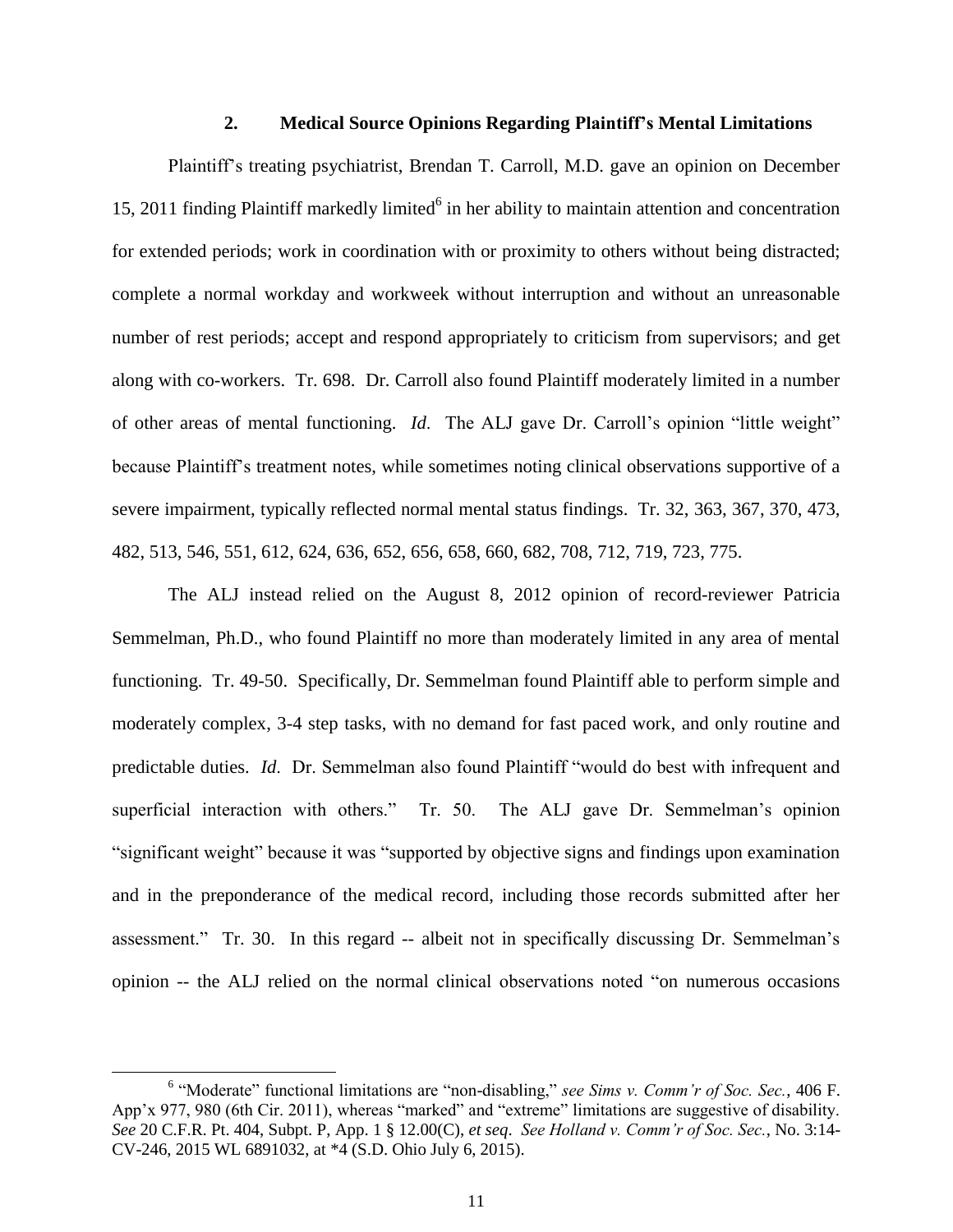throughout the record." *See* Tr. 36, 367, 473, 482, 513, 546, 551, 612, 624, 636, 682, 708, 712, 719, 723, 775.

Again, the Court acknowledges that there is evidence of record upon which the ALJ could have relied in assigning greater weight to Dr. Carroll and, therefore, finding Plaintiff disabled under the regulations. However, "even if there is substantial evidence in the record that would have supported an opposite conclusion[,]" the Court must give deference to ALJ's decision if it is supported by substantial evidence. *Blakley*, 581 F.3d at 406 (citations omitted). Finding substantial evidence in the record to support the ALJ's assessment of the opinions given by Drs. Carroll and Semmelman, the undersigned overrules this alleged error.

# **B. The Listings**

Finally, Plaintiff argues that the ALJ should have found her gastritis met or equaled the criteria required under Listing § 5.08. Doc. 8 at PageID 56-60. The Listing of Impairments "describes impairments the SSA considers to be severe enough to prevent an individual from doing any gainful activity, regardless of his or her age, education, or work experience." *Rabbers*, 582 F.3d at 653 (internal quotations omitted). "Because satisfying the [L]istings yields an automatic determination of disability . . . the evidentiary standards [at Step Three] . . . are more strenuous than for claims that proceed through the entire five-step evaluation." *Peterson v. Comm'r of Soc. Sec.*, 552 F. App'x 533, 539 (6th Cir. 2014). Plaintiff bears the burden of proving that he or she meets or equals all criteria of a listed impairment. *Evans v. Sec'y of Health & Human Servs.*, 820 F.2d 161, 164 (6th Cir. 1987).

Listing § 5.08 provides that a claimant is deemed disabled if he/she experiences "[w]eight loss due to any digestive disorder despite continuing treatment as prescribed, with BMI [Body Mass Index] of less than 17.50 calculated on at least two evaluations at least 60 days apart within a consecutive 6-month period." 20 C.F.R. Part 404, Subpart P, Appendix 1, § 5.08. The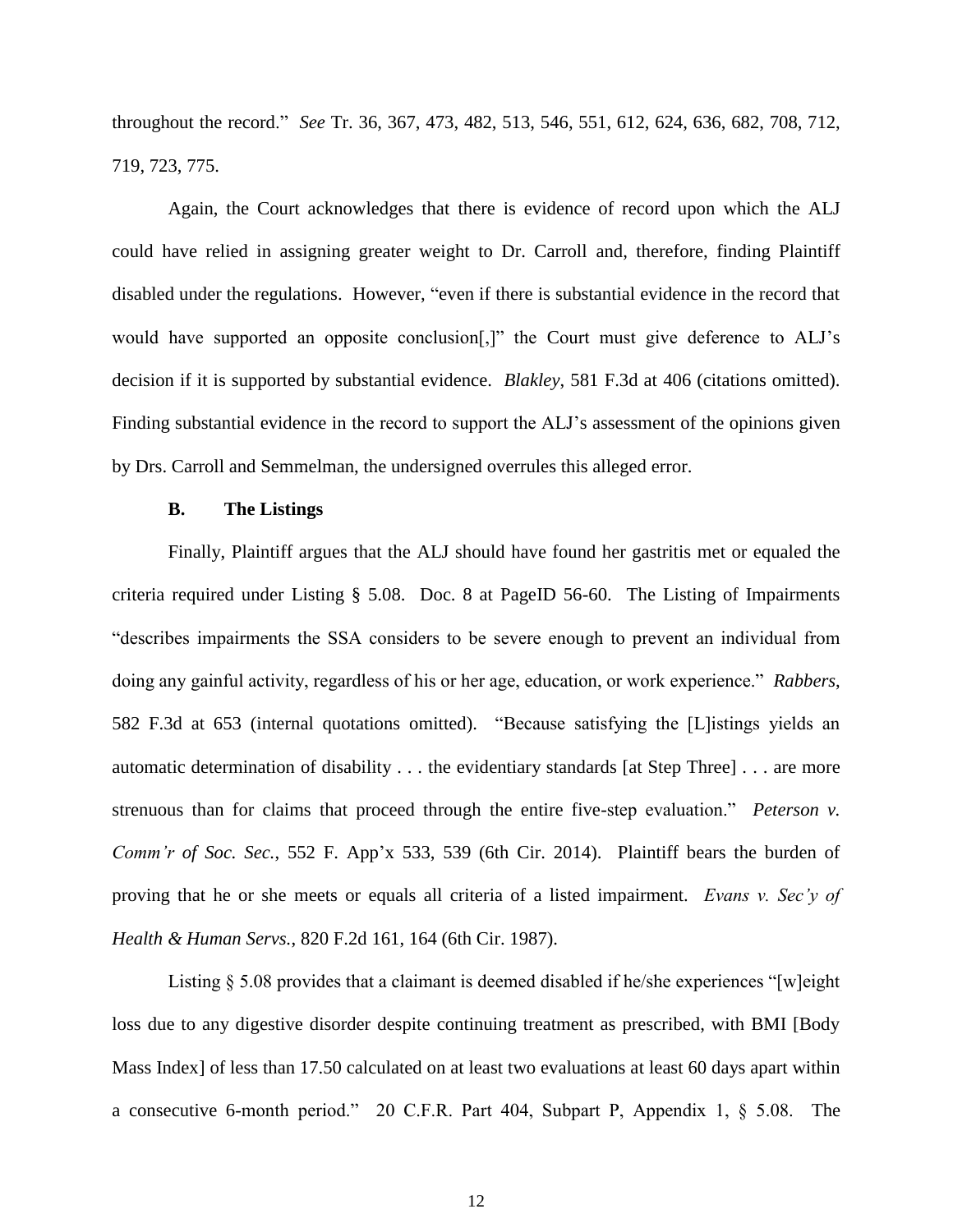Commissioner concedes that Plaintiff meets the BMI and weight loss requirements of Listing § 5.08 and that Plaintiff suffers from gastritis -- a digestive disorder. Doc. 9 at PageID 72. Nonetheless, the ALJ concluded that "the record does not support a finding that the claimant's low weight is a result of any significant digestive disorder" based upon Plaintiff's own statement in January 2014 that her gastritis was under control. Tr. 28, 752-53.

The Court first notes that the ALJ did not find Plaintiff's gastritis to be a severe impairment and, thus, the ALJ did not need to consider whether her gastritis met or equaled Listing § 5.08. *See Jones v. Astrue*, No. 1:12CV224, 2013 WL 5487416, at \*3 (S.D. Ohio Sept. 29, 2013) (finding it "unnecessary to reach" the issue of whether Plaintiff met or equaled Listing § 5.08 given the ALJ's finding that plaintiff did not have a "severe" gastrointestinal impairment at Step Two). Nevertheless, in light of record evidence showing that Plaintiff's gastritis was "under control," the undersigned finds the ALJ's conclusion -- that Plaintiff does not met or equal the criteria under Listing § 5.08 -- supported by substantial evidence. *Cf*. *Anthony v. Astrue*, 266 F. App'x 451, 458 (6th Cir. 2008) (affirming the ALJ's conclusion that the claimant did not meet a Listing where evidence of record showed the claimant's condition was under control); *Thomas v. Halter*, 131 F. Supp. 2d 942, 946 (E.D. Mich. 2001) (finding a Listing not satisfied where evidence of record noted that, if claimant took mediation, "he could keep his condition under control").

#### **IV.**

For the foregoing reasons, the Court finds no merit to Plaintiff's alleged errors. **IT IS THEREFORE RECOMMENDED THAT:** (1) the Commissioner's non-disability finding be found supported by substantial evidence, and **AFFIRMED**; and (2) this case be **CLOSED**.

Date: February 10, 2017 s/ Michael J. Newman

Michael J. Newman United States Magistrate Judge